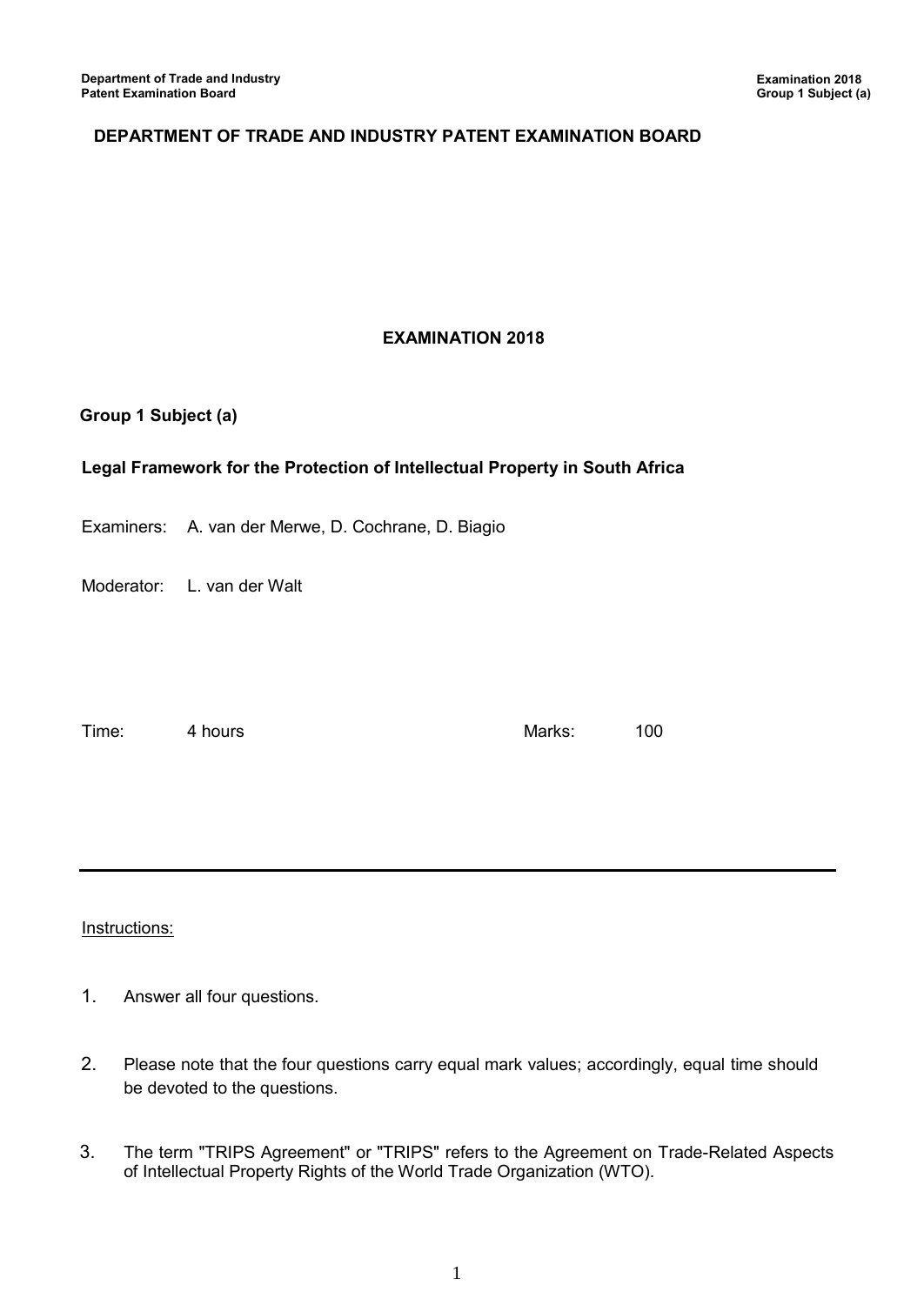#### **QUESTION 1: TRADE MARKS ACT, NO. 194 OF 1993 (the "Act")**

- 1.1 What, in terms of the Act, is the definition of:
	- a) a "device"; and
	- b) a "trade mark". **(5)**
- 1.2 What is the fundamental requirement in terms of the Act for a trade mark to be registrable? Does the Act provide any qualifications to this requirement? If so, indicate briefly what these may be. **(3)**
- 1.3 Is it necessary, in terms of the Act, to register a trade mark in respect of specified goods or services falling within a certain class? If so, give two brief reasons why this is important.
- 1.4 List the requirements to be proved, in terms of the Act, in an infringement situation where the respective goods/services are identical. **(5)**
- 1.5 List any three defences to infringement provided in the Act. **(3)**
- 1.6 (a) Your client, company A, consults with you and informs you that it has recently come to their attention that their product X which they are selling under the trade mark ABC is the same product that their competitor, company B, is selling and that company B has recently registered the identical trade mark ABC. Advise A briefly what their position is, in terms of the Act (-on these facts alone).

(b) Now assume that A had been using the trade mark ABC for about 10 years and that there had been no confusion or deception in the marketplace between the respective products of A and B? Advise A briefly what they could do in terms of the Act.

**(5)**

**Marks [25]**

**(4)**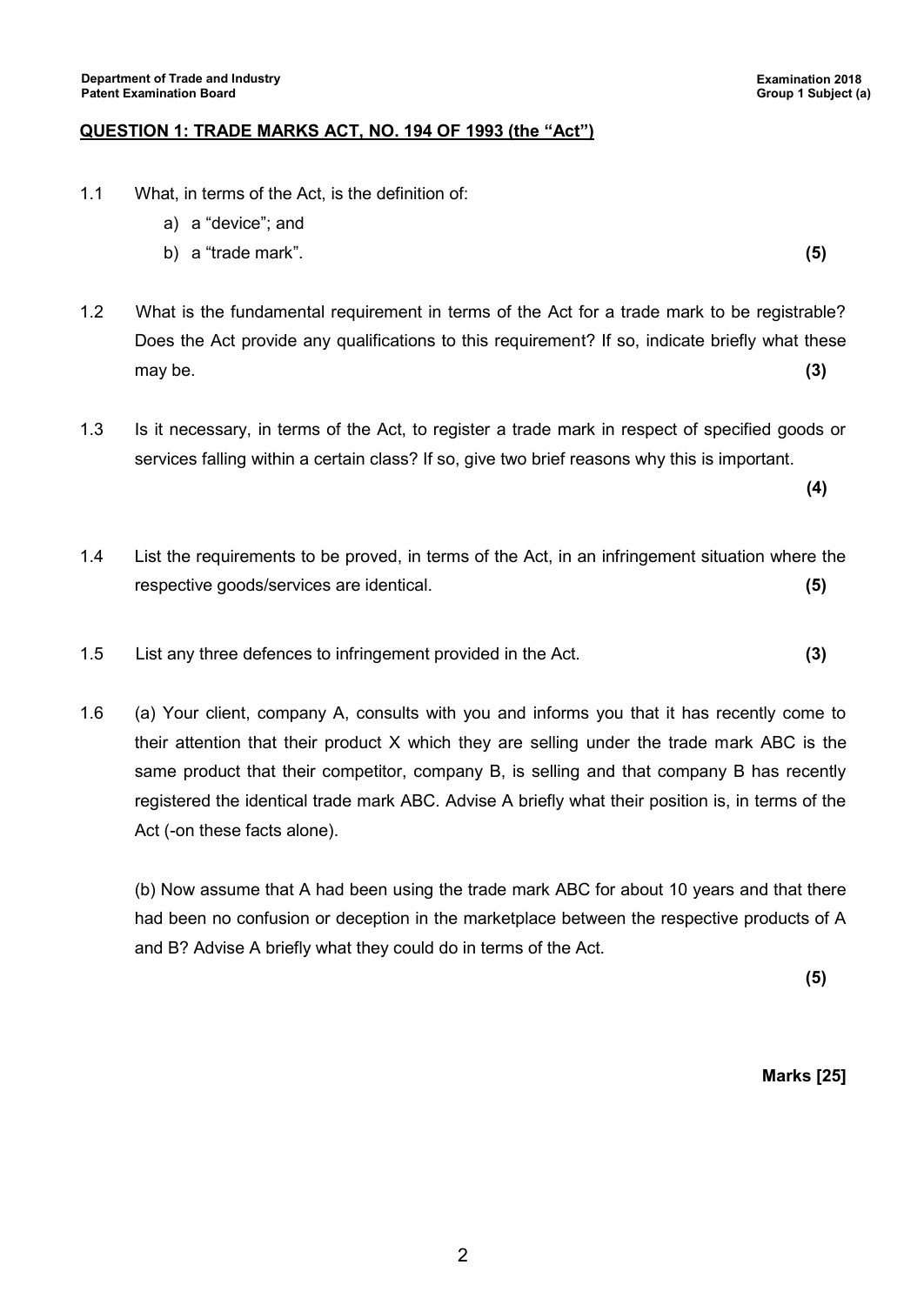# **QUESTION 2: COPYRIGHT ACT, NO. 98 OF 1978 (as amended) (the "Act")**

| 2.1 | Does copyright protect ideas? If not, what, in essence, does copyright<br>protect?                                                                                             | (2) |
|-----|--------------------------------------------------------------------------------------------------------------------------------------------------------------------------------|-----|
| 2.2 | Name 5 (five) categories of creations that are eligible for copyright<br>protection, in terms of the Act.                                                                      | (5) |
| 2.3 | Authorship plays an important role in copyright law. Who or what is a<br>"qualified person" in respect of authorship, in terms of the Act?                                     | (3) |
| 2.4 | In terms of the definitions of the Act, who is the author of the following<br>works:                                                                                           | (2) |
|     | a drawing of a technical nature such as an engineering drawing?<br>(a)<br>(b)<br>a computer program?                                                                           |     |
| 2.5 | Can the state or an international organization own copyright, in terms of<br>the Act?                                                                                          | (3) |
| 2.6 | In the case of a work made in the course of the author's employment by<br>another person under a contract of service, who is generally the owner of<br>copyright in that work? | (2) |
| 2.7 | The Act grants exclusive rights to do certain acts in the Republic in<br>respect of <i>inter alia</i> musical works. Name 4 (four) of these acts.                              | (4) |
| 2.8 | What relief can be obtained by a copyright owner in respect of<br>infringement?                                                                                                | (4) |

**[TOTAL 25]**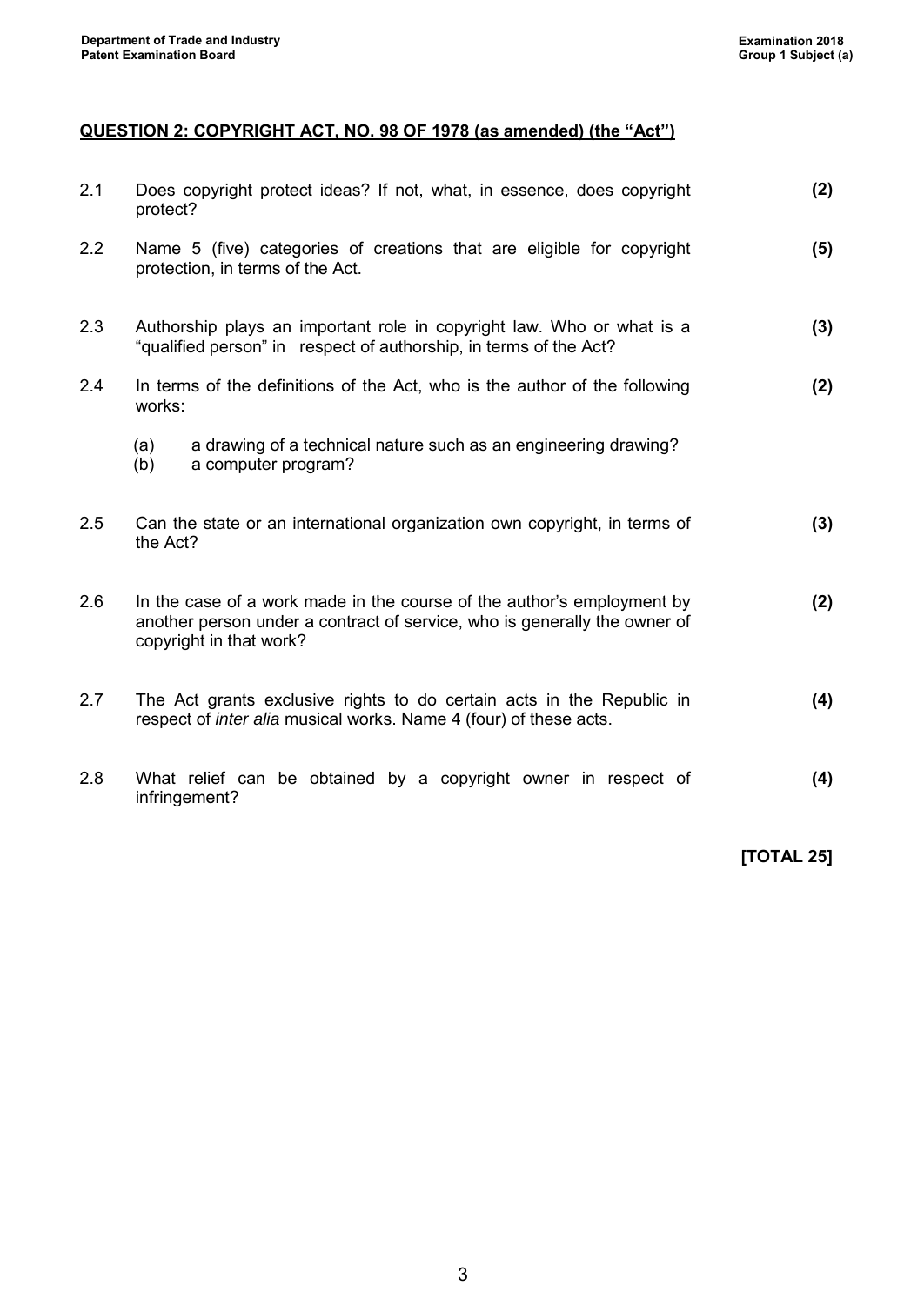#### **QUESTION 3: PLANT BREEDERS' RIGHTS ACT, NO. 15 OF 1976 (the "Act")**

1. One of the basic requirements for obtaining a Plant Breeders' right for a variety of plant in South Africa is that the variety is "new". Discuss the provisions of Section 2 of the South African Plant Breeders' Rights Act in respect of "new".

**(4)**

- 2. The three other basic requirements for obtaining a Plant Breeders' right for a variety are that the variety is Distinct, Uniform and Stable. Provide a short explanation for each of these requirements.
- 3. From an infringement point of view, name three of the effects of a Plant Breeders' Right in terms of Section 23 of the Plant Breeders' Rights Act.

**(3)**

**(6)**

4. Mr Smith is a farmer who owns a 1 hectare smallholding in the Free State on which he grows corn. Company A has a valid South African Plant Breeders' Right for a variety of corn called Classic Gold. Mr Smith bought Classic Gold seeds in a legitimate manner from Company A and grew and harvested corn on his smallholding. He consumes some of the corn that he harvests and sells some of it at a local market. He also saves some of the harvested corn and replants it on the same smallholding the next year. With reference to the particular Section of the South African Plant Breeders' Right Act, explain whether Mr Smith's act of saving and replanting seed infringes the Plant Breeder's Right covering the Classic Gold corn variety.

**(5)**

5. Would your answer be different if Mr Smith was a large scale commercial farmer?

**(1)**

6. If Mr Smith gives some of the harvested seed to his neighbour, Mrs Khumalo, and Mrs Khumalo plants the seeds and grows the corn on her smallholding, will Mrs Khumalo infringe the Plant Breeder's Right covering the Classic Gold corn variety?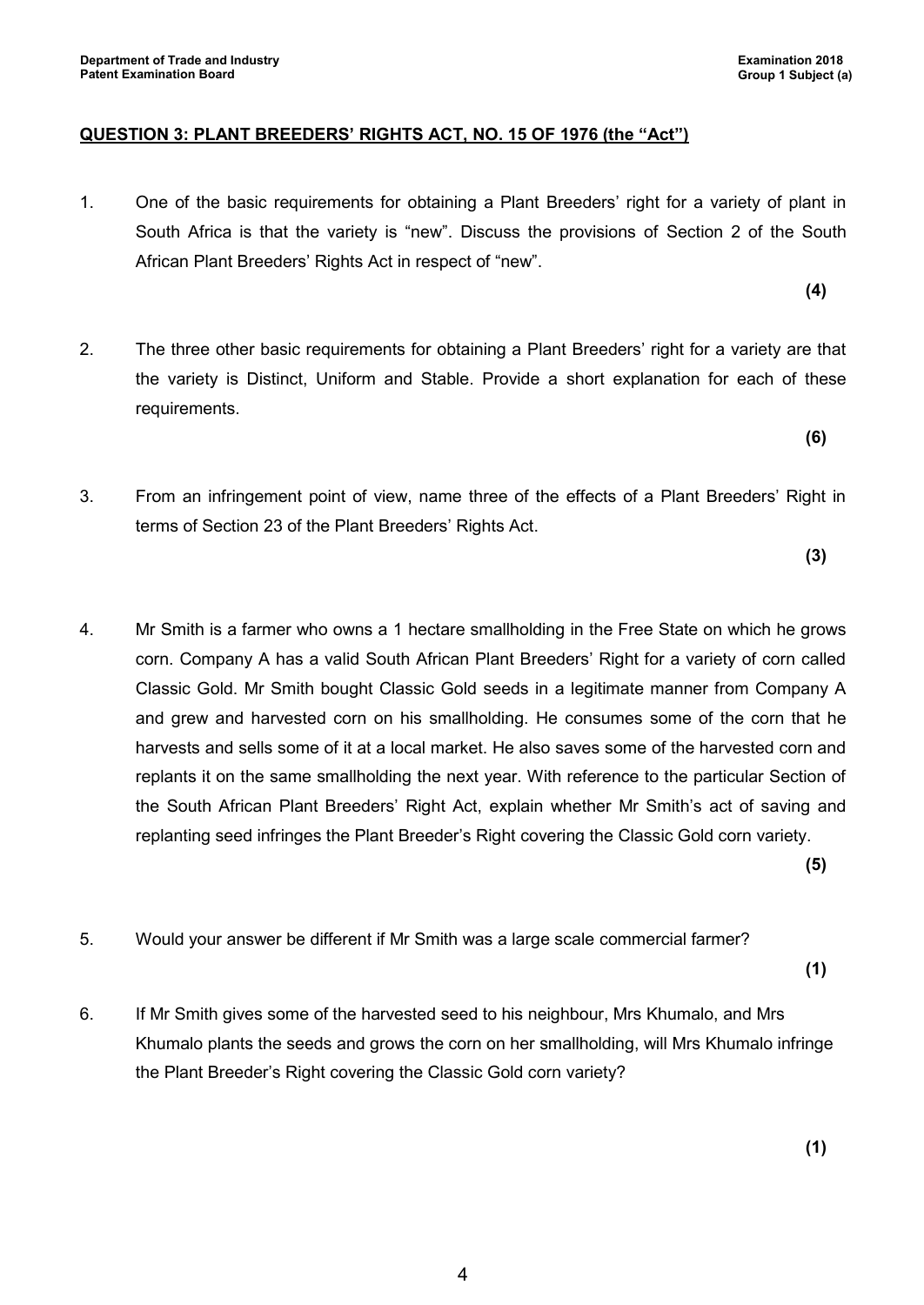7. What is the duration of a Plant Breeder's Right in terms of Section 21 of the Plant Breeders' Rights Act?

**(3)**

8. What is the time-limit for a third party to oppose a Plant Breeders' Right application?

**(2)**

**Marks [25]**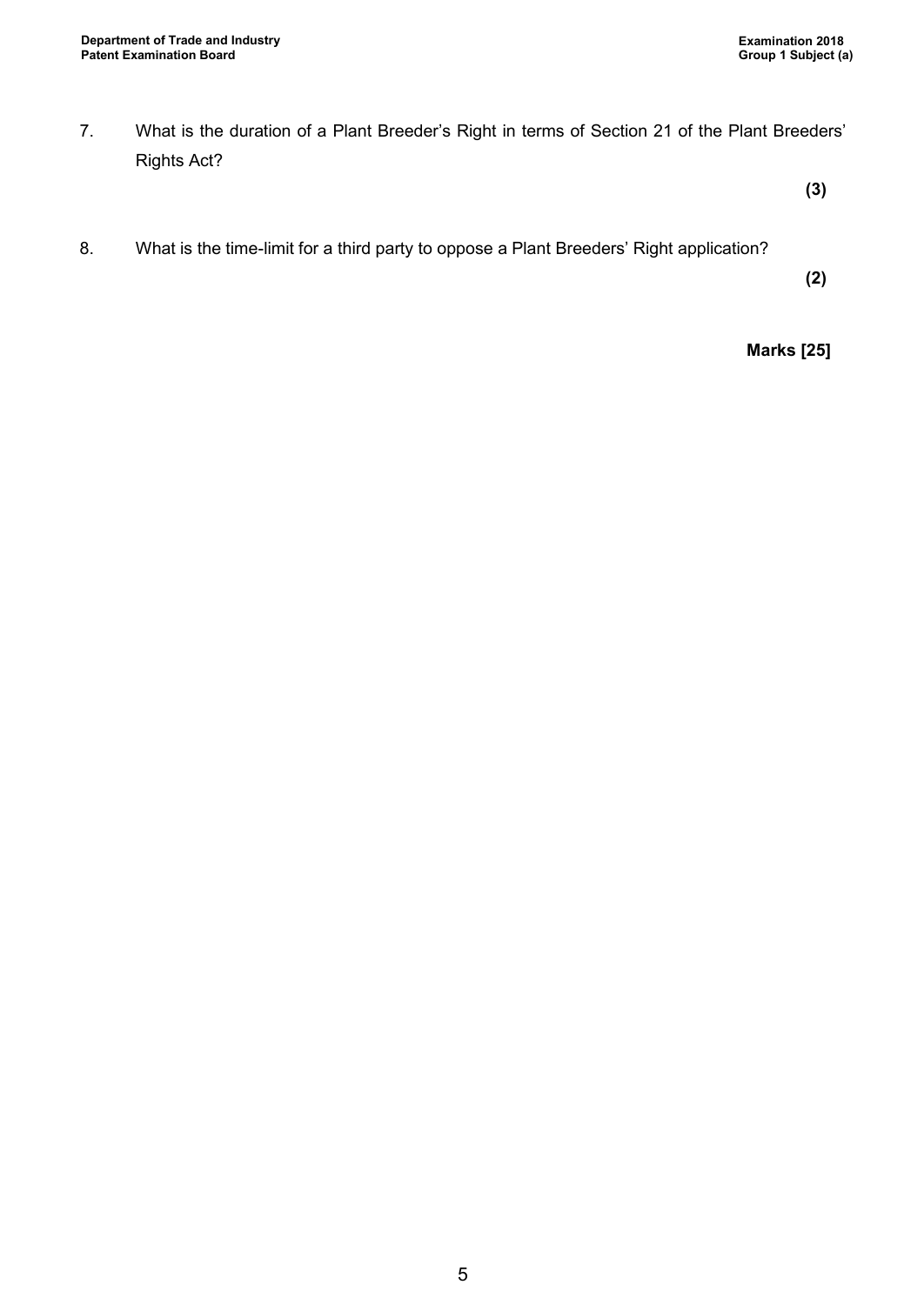## **QUESTION 4: INTERNATIONAL AGREEMENTS, CONVENTIONS AND TREATIES**

4.1(a) Explain how the public's general perception of intellectual property has changed over the past 50 years.

**(1)**

4.1(b) Why would a group of companies establish a separate IP holding company to own the group's intellectual property? Give two reasons and briefly explain each.

**(2)**

- 4.2(a) Indicate (yes/no) if South Africa has acceded to the following conventions/treaties:
	- a) Rome Convention for the Protection of Performers and Producers of Phonograms and Broadcasting Organisations
	- b) International Convention for the Protection of Industrial Property
	- c) International Convention for the Protection of Literary and Artistic Works
	- d) Treaty on the International Recognition of the Deposit of Microorganisms for the Purpose of Patent Procedure
	- e) WIPO Copyright Treaty
	- f) WIPO Performances and Phonograms Treaty

**(3)**

4.2(b) Name three international treaties/conventions pertaining to intellectual property, to which **South Africa has not yet acceded but has implemented.**

**(3)**

- 4.3 Indicate True/False to the following statements:
	- a) The General Agreement on Tariffs and Trade (GATT) was the pre-cursor to TRIPS and was replaced by TRIPS.
	- b) TRIPS member states may require use for registration of a trade mark but use must not be a precondition for filing a trade mark application.
	- c) TRIPS requires that designs must be new and original to qualify for design protection.
	- d) TRIPS provides that undisclosed data for pharmaceutical or agricultural products must be protected against further disclosure and unfair commercial use. Our legislation ensures that we are in compliance with this provision.
	- e) TRIPS requires member countries to comply with the moral rights provisions of the Berne Convention.

**(5)**